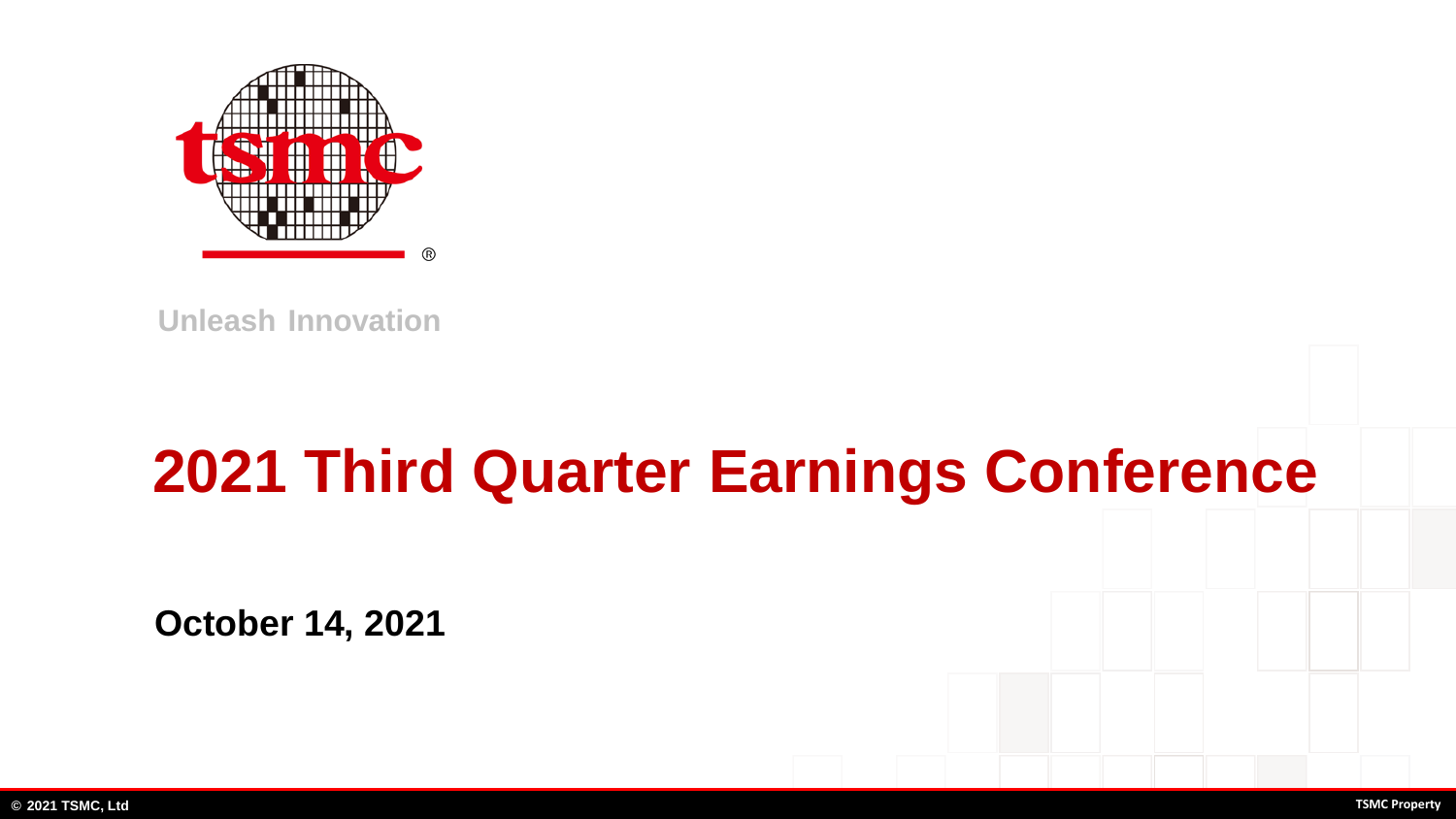#### **© 2021 TSMC, Ltd 1 TSMC Property**

# **Agenda**

• **Q&A**

- **3Q21 Financial Results and 4Q21 Outlook Wendell Huang, CFO**
- 

• **Welcome Jeff Su, IR Director** • **Key Messages Wendell Huang, CFO C.C. Wei, CEO**

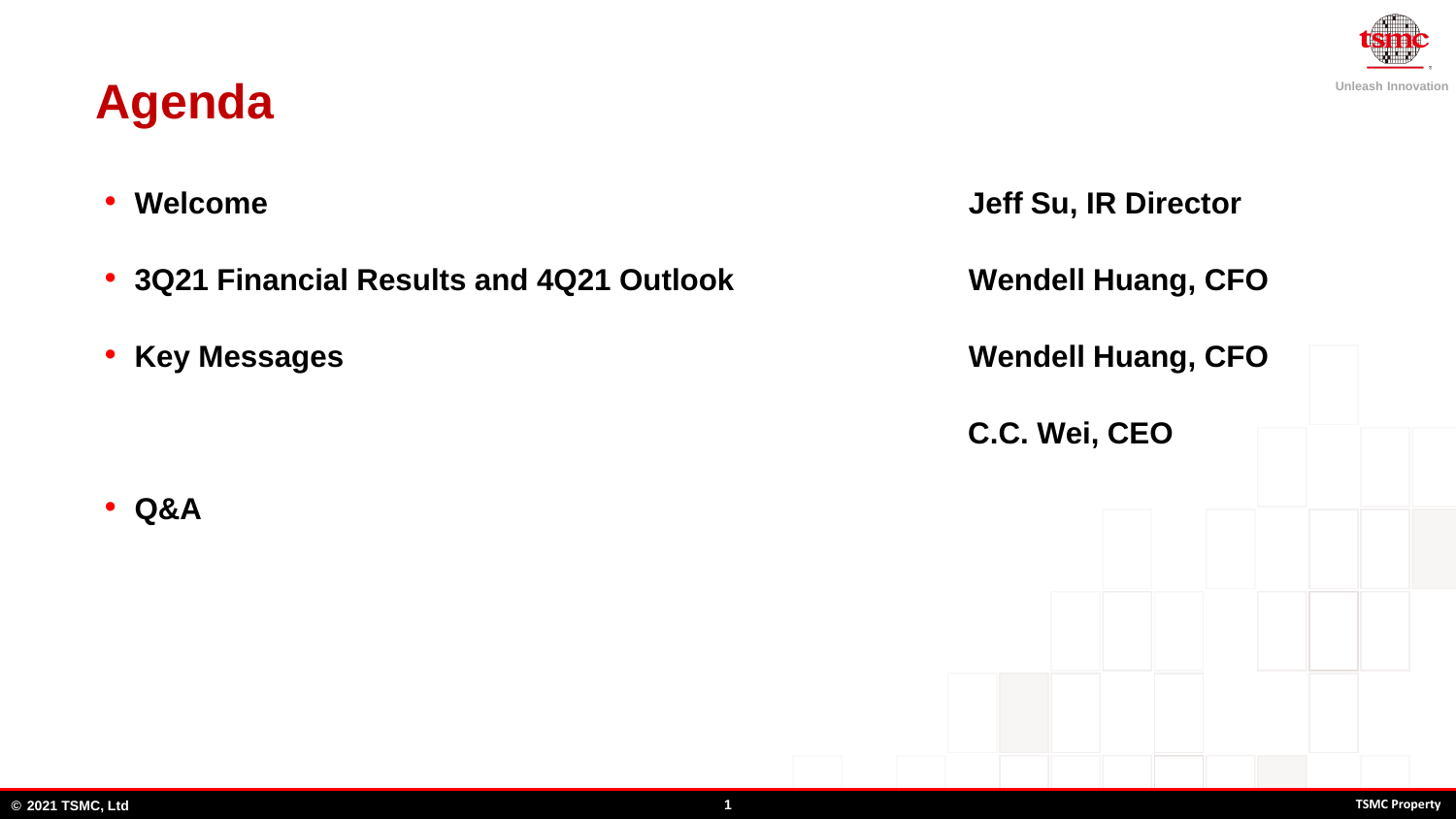

### **Safe Harbor Notice**

- TSMC's statements of its current expectations are forward-looking statements subject to significant risks and uncertainties and actual results may differ materially from those contained in the forward-looking statements.
- Information as to those factors that could cause actual results to vary can be found in TSMC's Annual Report on Form 20-F filed with the United States Securities and Exchange Commission (the "SEC") on April 16, 2021 and such other documents as TSMC may file with, or submit to, the SEC from time to time.
- Except as required by law, we undertake no obligation to update any forward-looking statement, whether as a result of new information, future events, or otherwise.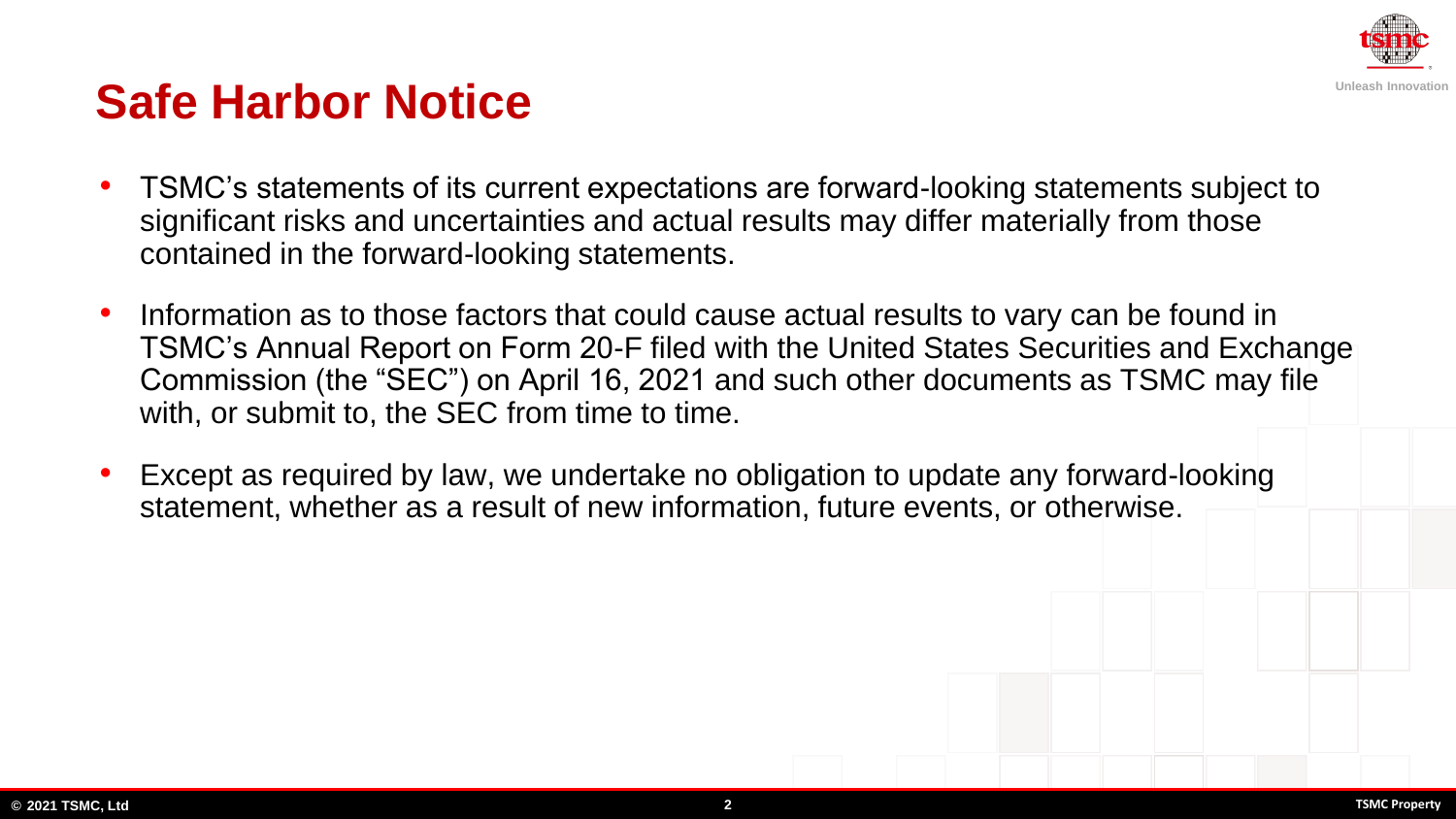

# **Statements of Comprehensive Income**

#### *Selected Items from Statements of Comprehensive Income*

|                                                  |         | 3Q21              |             |         | 3Q21                | 3Q21                |
|--------------------------------------------------|---------|-------------------|-------------|---------|---------------------|---------------------|
| (In NT\$ billions unless otherwise noted)        | 3Q21    | <b>Guidance</b>   | <b>2Q21</b> | 3Q20    | Over<br><b>2Q21</b> | Over<br><b>3Q20</b> |
| Net Revenue (US\$ billions)                      | 14.88   | 14.6-14.9         | 13.29       | 12.14   | $+12.0%$            | $+22.6%$            |
| Net Revenue                                      | 414.67  |                   | 372.15      | 356.43  | $+11.4%$            | $+16.3%$            |
| <b>Gross Margin</b>                              | 51.3%   | 49.5% - 51.5%     | 50.0%       | 53.4%   | $+1.3$ ppts         | $-2.1$ ppts         |
| <b>Operating Expenses</b>                        | (41.65) |                   | (40.58)     | (40.89) | $+2.6%$             | $+1.9%$             |
| <b>Operating Margin</b>                          | 41.2%   | $38.5\% - 40.5\%$ | 39.1%       | 42.1%   | $+2.1$ ppts         | $-0.9$ ppt          |
| Non-Operating Items                              | 2.85    |                   | 3.72        | 5.07    | $-23.5%$            | $-43.9%$            |
| Net Income to Shareholders of the Parent Company | 156.26  |                   | 134.36      | 137.31  | $+16.3%$            | $+13.8%$            |
| <b>Net Profit Margin</b>                         | 37.7%   |                   | 36.1%       | 38.5%   | $+1.6$ ppts         | $-0.8$ ppt          |
| EPS (NT Dollar)                                  | 6.03    |                   | 5.18        | 5.30    | $+16.3%$            | $+13.8%$            |
| <b>ROE</b>                                       | 30.7%   |                   | 27.3%       | 31.3%   | $+3.4$ ppts         | $-0.6$ ppt          |
| Shipment (Kpcs, 12"-equiv. Wafer)                | 3,646   |                   | 3,449       | 3,240   | $+5.7%$             | $+12.5%$            |
| Average Exchange Rate--USD/NTD                   | 27.87   | 27.90             | 28.01       | 29.36   | $-0.5%$             | $-5.1%$             |

\* Diluted weighted average outstanding shares were 25,930mn units in 3Q21.

\*\* ROE figures are annualized based on average equity attributable to shareholders of the parent company.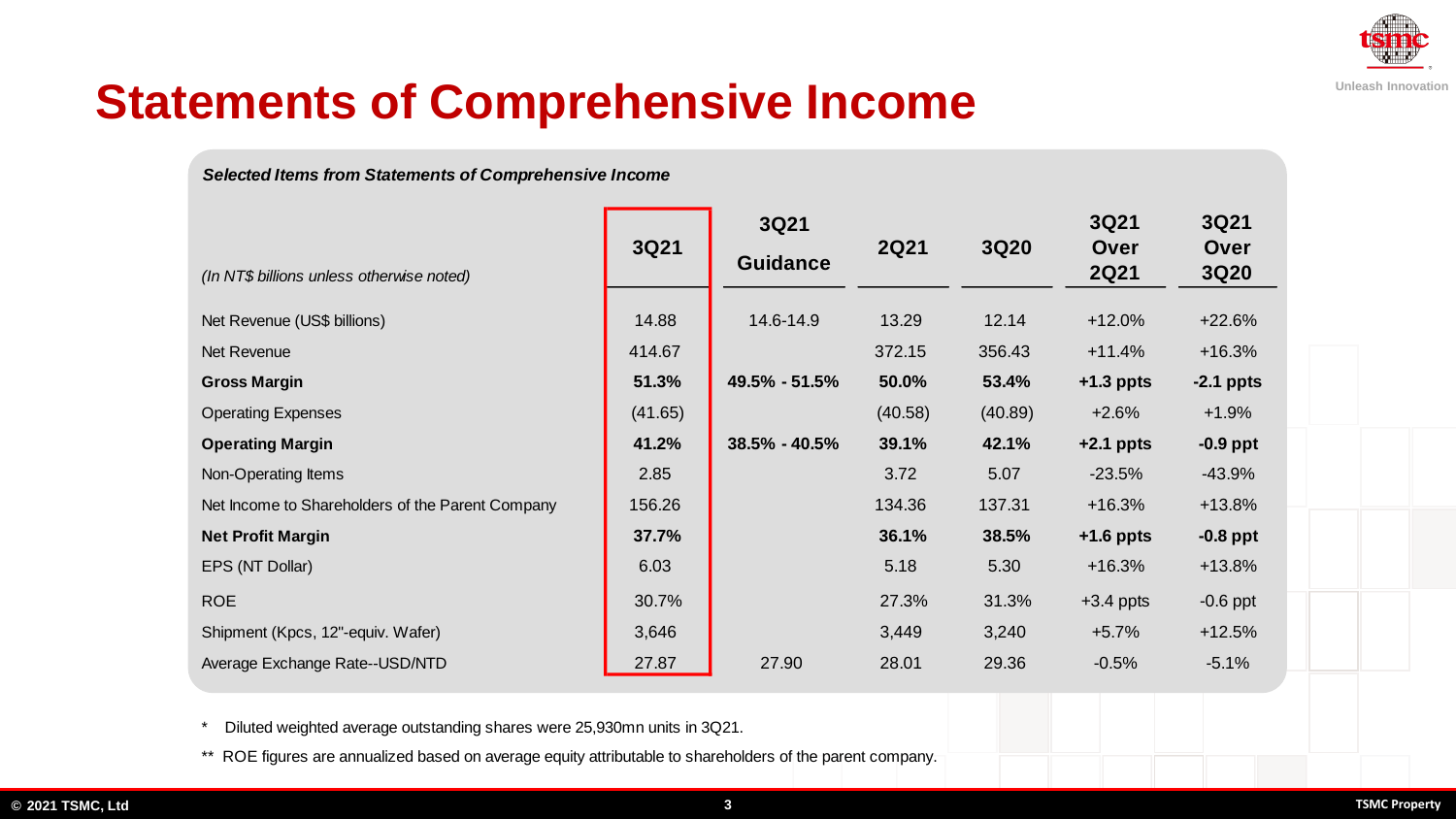

# **3Q21 Revenue by Technology**



#### **7nm and Below Revenue**

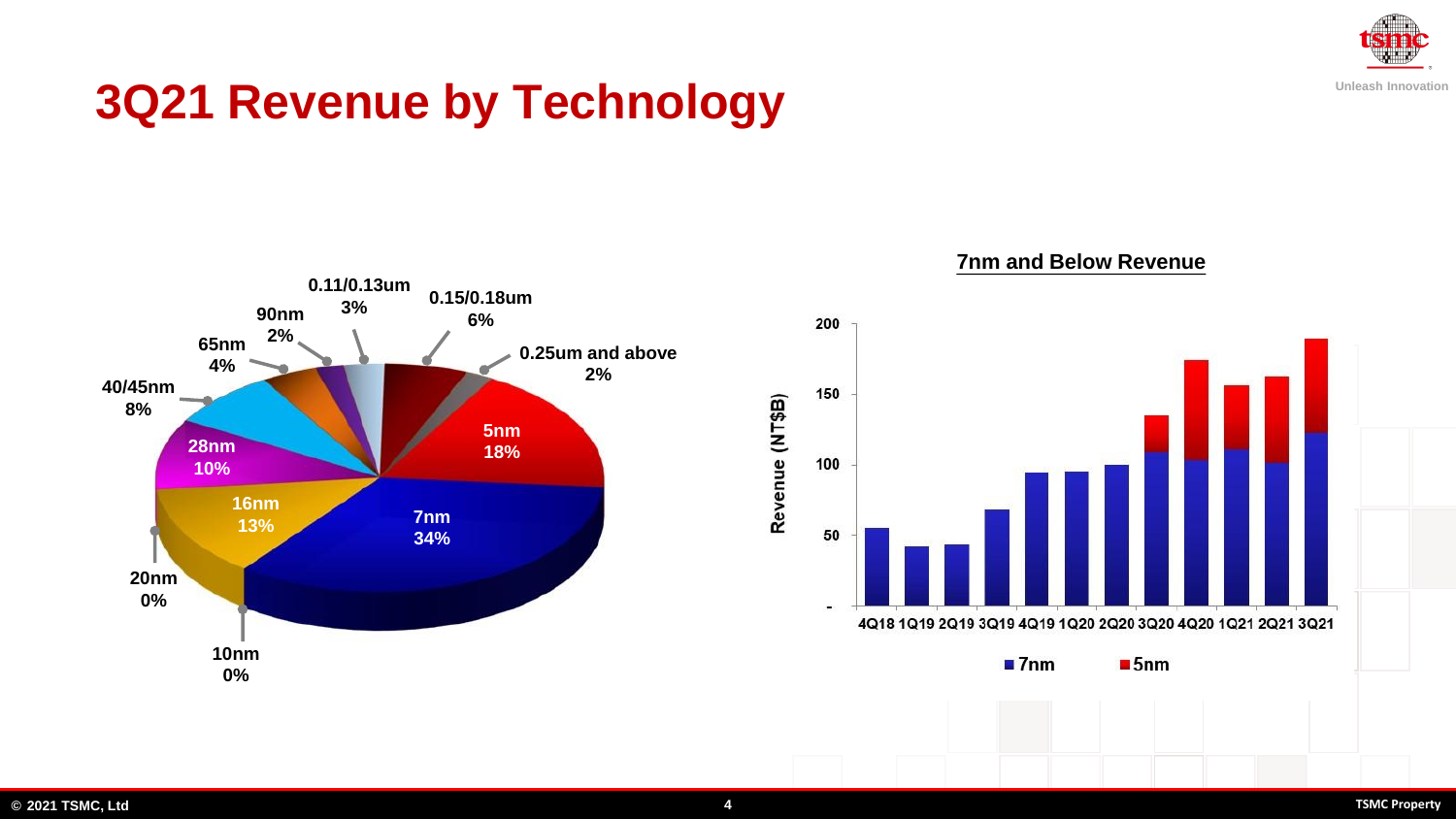

### **3Q21 Revenue by Platform**



Growth Rate by Platform (QoQ)

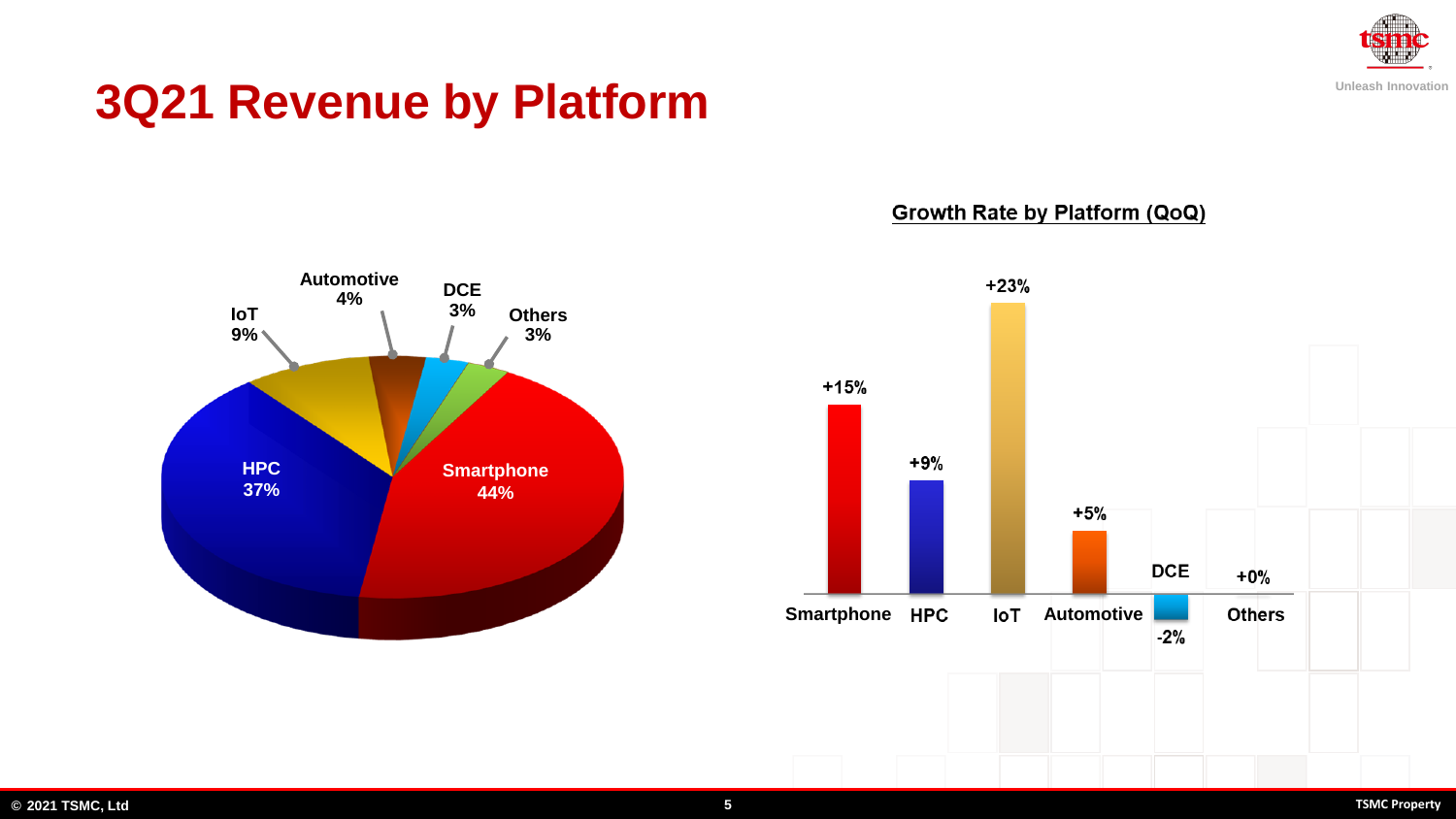

### **Balance Sheets & Key Indices**

| <b>Selected Items from Balance Sheets</b> | 3Q21          |               | <b>2Q21</b>   |               | 3Q20          |               |
|-------------------------------------------|---------------|---------------|---------------|---------------|---------------|---------------|
| (In NT\$ billions)                        | <b>Amount</b> | $\frac{1}{2}$ | <b>Amount</b> | $\frac{1}{2}$ | <b>Amount</b> | $\frac{9}{6}$ |
| <b>Cash &amp; Marketable Securities</b>   | 975.82        | 29.2%         | 870.84        | 28.2%         | 742.42        | 28.1%         |
| <b>Accounts Receivable</b>                | 187.17        | $5.6\%$       | 178.26        | 5.7%          | 162.58        | 6.2%          |
| <b>Inventories</b>                        | 182.23        | 5.5%          | 170.44        | 5.5%          | 109.51        | 4.2%          |
| Long-term Investments                     | 27.73         | 0.8%          | 29.06         | 1.0%          | 26.51         | 1.0%          |
| Net PP&E                                  | 1,828.89      | 54.9%         | 1,722.68      | 55.7%         | 1,504.44      | 57.1%         |
| <b>Total Assets</b>                       | 3,332.31      | 100.0%        | 3,092.82      | 100.0%        | 2,635.57      | 100.0%        |
| <b>Current Liabilities</b>                | 655.62        | 19.7%         | 647.75        | 20.9%         | 588.24        | 22.3%         |
| Long-term Interest-bearing Debts          | 463.21        | 13.9%         | 413.64        | 13.4%         | 228.03        | 8.7%          |
| <b>Total Liabilities</b>                  | 1,253.99      | 37.6%         | 1,098.85      | 35.5%         | 847.30        | 32.1%         |
| <b>Total Shareholders' Equity</b>         | 2,078.32      | 62.4%         | 1,993.97      | 64.5%         | 1,788.27      | 67.9%         |
| <b>Key Indices</b>                        |               |               |               |               |               |               |
| <b>A/R Turnover Days</b>                  | 40            |               | 42            |               | 40            |               |
| <b>Inventory Turnover Days</b>            | 85            |               | 85            |               | 58            |               |
| <b>Current Ratio (x)</b>                  | 2.1           |               | 1.9           |               | 1.8           |               |
| <b>Asset Productivity (x)</b>             | 0.9           |               | 0.9           |               | 1.0           |               |

\* Total outstanding shares were 25,930 mn units at 9/30/21

\*\* Asset productivity = Annualized net revenue / Average net PP&E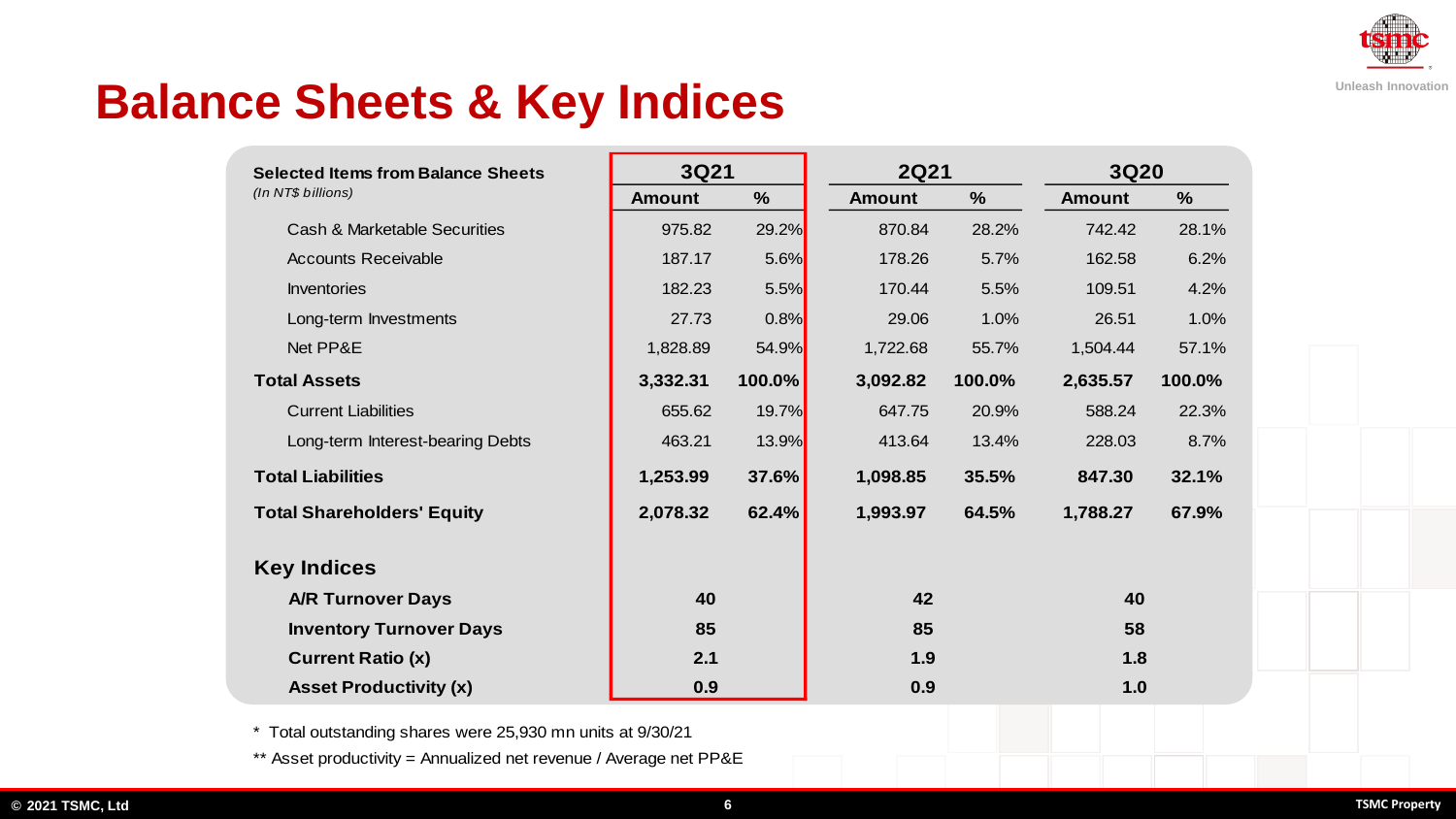

### **Cash Flows**

| $(ln NTS$ billions)            | 3Q21     | <b>2Q21</b> | <b>3Q20</b> |  |
|--------------------------------|----------|-------------|-------------|--|
| <b>Beginning Balance</b>       | 747.98   | 664.73      | 467.61      |  |
| Cash from operating activities | 318.71   | 187.44      | 190.18      |  |
| Capital expenditures           | (188.64) | (166.97)    | (99.31)     |  |
| Cash dividends                 | (64.83)  | (64.83)     | (64.83)     |  |
| Short-term loans               | (18.09)  | 3.55        | (16.80)     |  |
| Bonds payable                  | 49.32    | 136.71      | 136.03      |  |
| Investments and others         | 9.36     | (12.65)     | (8.68)      |  |
| <b>Ending Balance</b>          | 853.81   | 747.98      | 604.20      |  |
| Free Cash Flow *               | 130.07   | 20.47       | 90.87       |  |

 $*$  Free cash flow = Cash from operating activities  $-$  Capital expenditures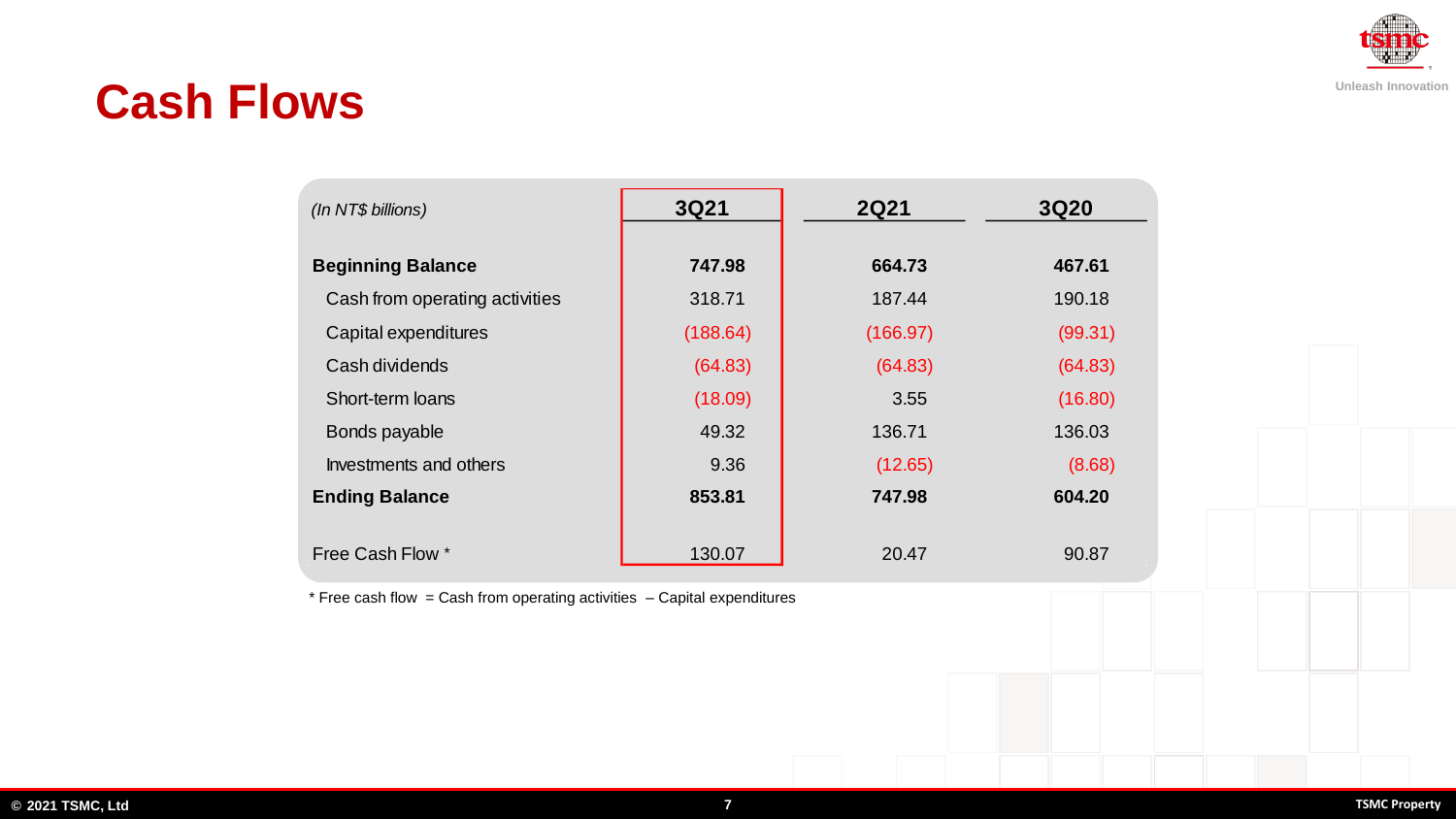

### **4Q21 Guidance**

**Based on our current business outlook, management expects:**

◼ **Revenue to be between US\$ 15.4 billion and US\$ 15.7 billion**

**And, based on the exchange rate assumption of 1 US dollar to 28.0 NT dollars, management expects:**

- ◼ **Gross profit margin to be between 51% and 53%**
- ◼ **Operating profit margin to be between 39% and 41%**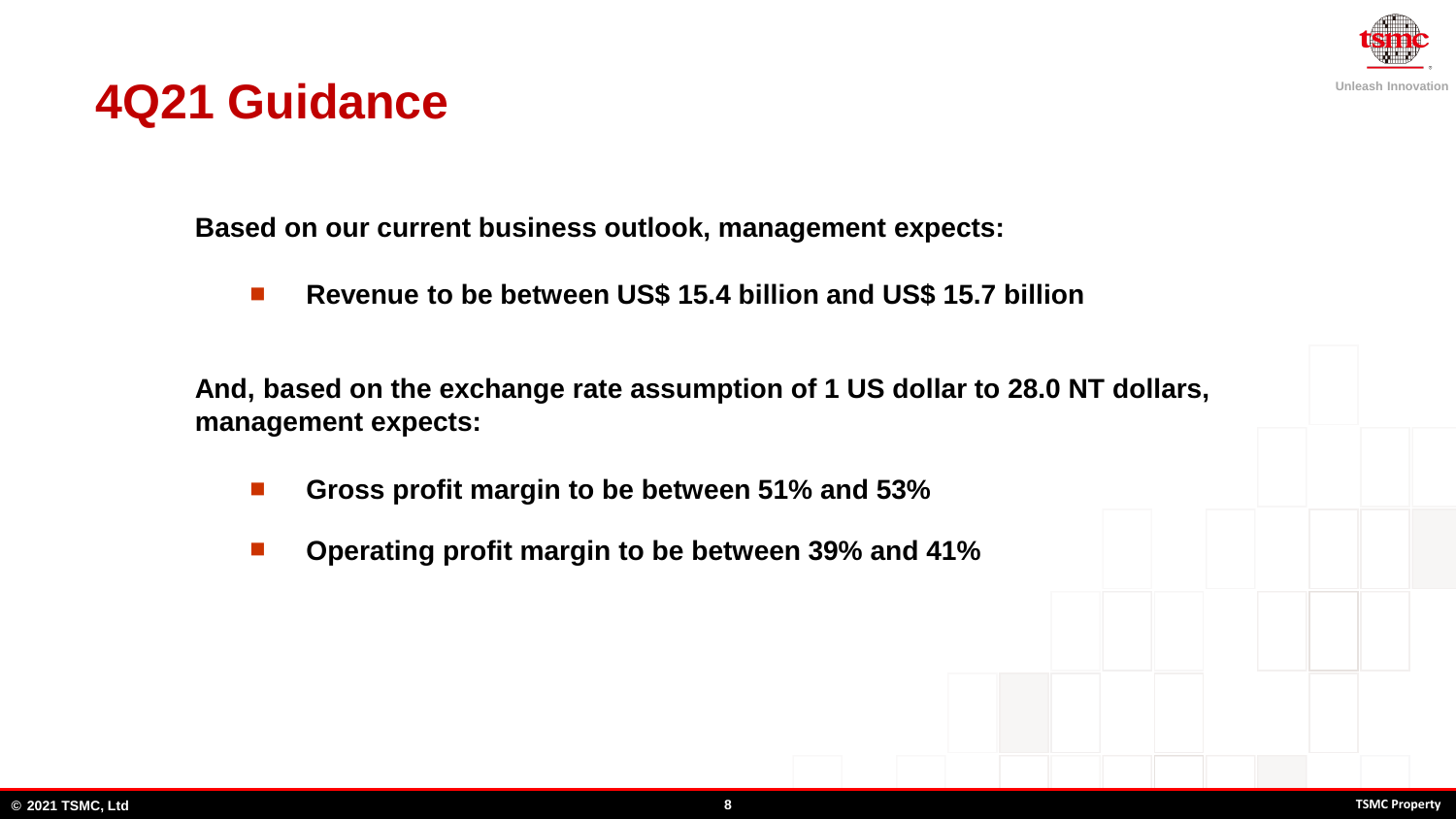

# **Recap of Recent Major Events**

- **TSMC Commits to Reach Net Zero Emissions by 2050, Acting on Responsibility to Environmental Sustainability (2021/09/16)**
- **TSMC Board of Directors Approved the Issuance of US Dollar-Denominated Unsecured Corporate Bonds for an Amount Not to Exceed US\$1 Billion and the Issuance of US Dollar-Denominated Senior Unsecured Corporate Bonds for an Amount Not to Exceed US\$8 Billion to Finance TSMC's Capacity Expansion (2021/08/10)**
- **TSMC Board of Directors Approved NT\$2.75 Cash Dividend for the Second Quarter of 2021 and Set December 16 as Ex-Dividend Date, December 22 as the Record Date and January 13, 2022 as the Distribution Date (2021/08/10)**
- **TSMC Shareholders Elect Board of Directors; Board of Directors Unanimously Re-elects Dr. Mark Liu as Chairman and Dr. C.C. Wei as CEO and Vice Chairman (2021/07/26)**

<sup>•</sup> Please visit TSMC's website (https://www.tsmc.com) and Market Observation Post System (https://mops.twse.com.tw) for details and other announcements